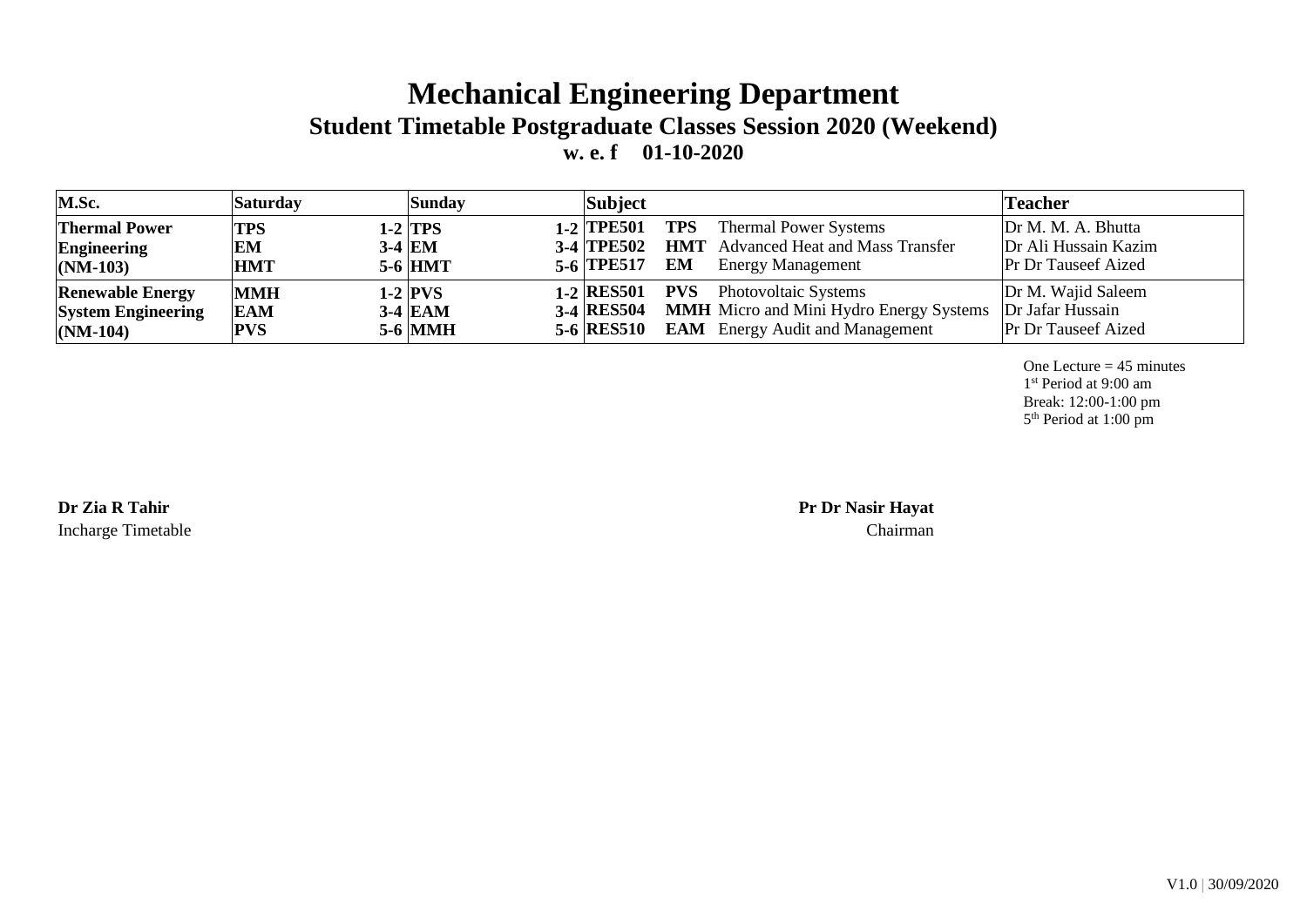## **Mechanical Engineering Department**

**Student Timetable Postgraduate Classes (Evening)**

## **w. e. f 01-10-2020**

| M.Sc.                                                                        | <b>Monday</b> | <b>Tuesday</b>            | <b>Wednesday</b> Thursday |                   |                  |                                  | Friday           |                                  | <b>Subject</b> |                                                                  |                               | Teacher                                                                                                                                                      |                                                                                       |
|------------------------------------------------------------------------------|---------------|---------------------------|---------------------------|-------------------|------------------|----------------------------------|------------------|----------------------------------|----------------|------------------------------------------------------------------|-------------------------------|--------------------------------------------------------------------------------------------------------------------------------------------------------------|---------------------------------------------------------------------------------------|
| <b>Thermal Power</b><br><b>Engineering</b><br>$(NM-101)$                     |               | ATH<br><b>AFD</b>         | $1 - 2$<br>$3 - 4$        | AFD<br><b>ATH</b> | $1-2$<br>$3-4$   | RM<br>M&S                        | $1 - 2$<br>$3-4$ | <b>RM</b><br>M&S 3-4             | $1-2$          | <b>TPE503</b><br><b>TPE502</b><br><b>TPE511</b><br><b>MDE513</b> | AFD<br>RM                     | <b>Advanced Fluid Dynamics</b><br><b>ATH</b> Advanced Thermodynamics<br>M&S Modelling and Simulation<br>Research Methodology                                 | Pr Dr Asad Naeem Shah<br>Dr Ali Hussain Kazim<br>Dr M. M. A. Bhutta<br>Dr Zia R Tahir |
| <b>Mechanical Design</b><br><b>Engineering</b><br>$(NM-102)$                 |               | EM<br><b>FM</b>           | $1-2$<br>$3 - 4$          | EM<br><b>FM</b>   | $1 - 2$<br>$3-4$ | RM                               | $1 - 2$          | <b>RM</b>                        | $1 - 2$        | <b>MDE513</b><br>MDE512 EM<br><b>MDE506 FM</b>                   | RM                            | <b>Research Methodology</b><br>Experimental Methods (1 <sup>st</sup> Preference)<br><b>Fracture Mechanics</b><br>$(2nd$ Preference)                          | Dr Zia R Tahir<br>Dr Awais Ahmad Khan<br>Dr Jafar Hussain                             |
| Automotive<br><b>Engineering</b><br>$(NM-103)$                               |               | VD.<br>$\mathbf{CIM}$ 3-4 | $1-2$                     | <b>CIM</b><br>VD. | $1 - 2$<br>$3-4$ | RM                               | $1 - 2$          | <b>RM</b>                        | $1 - 2$        | <b>AME605</b><br><b>AME502</b><br><b>MDE513</b>                  | <b>CIM</b><br><b>VD</b><br>RM | Computer Integrated Manufacturing<br>Vehicle Dynamics<br>Research Methodology                                                                                | Pr Dr Tauseef Aized<br>Dr Naseer Ahmad<br>Dr Zia R Tahir                              |
| <b>Renewable Energy</b><br>System Engineering $ _{\text{CSP}}$<br>$(NM-104)$ | $1-2$         | <b>CSP</b>                | $1 - 2$                   |                   |                  | <b>MMR 1-2</b><br><b>WEE</b> 3-4 |                  | <b>WEE</b> 1-2<br><b>MMR</b> 3-4 |                | <b>RES503</b><br><b>RES511</b><br><b>RES517</b>                  |                               | <b>WEE</b> Wind Energy Systems<br><b>CSP</b> Concentrated Solar Power Systems<br><b>MMR</b> Manufacturing and Materials for<br>Renewable Energy Applications | Dr Muhammad Asim<br>Dr Jawad Sarwar<br>Dr Ghulam Moeen uddin                          |

**Notes**

One Lecture  $= 45$  minutes 1 st Period at **5:00 pm**

Department will open at **4:30 pm** and will close at **8:30 pm**

Incharge Timetable Chairman

**Dr Zia R Tahir Pr Dr Nasir Hayat**